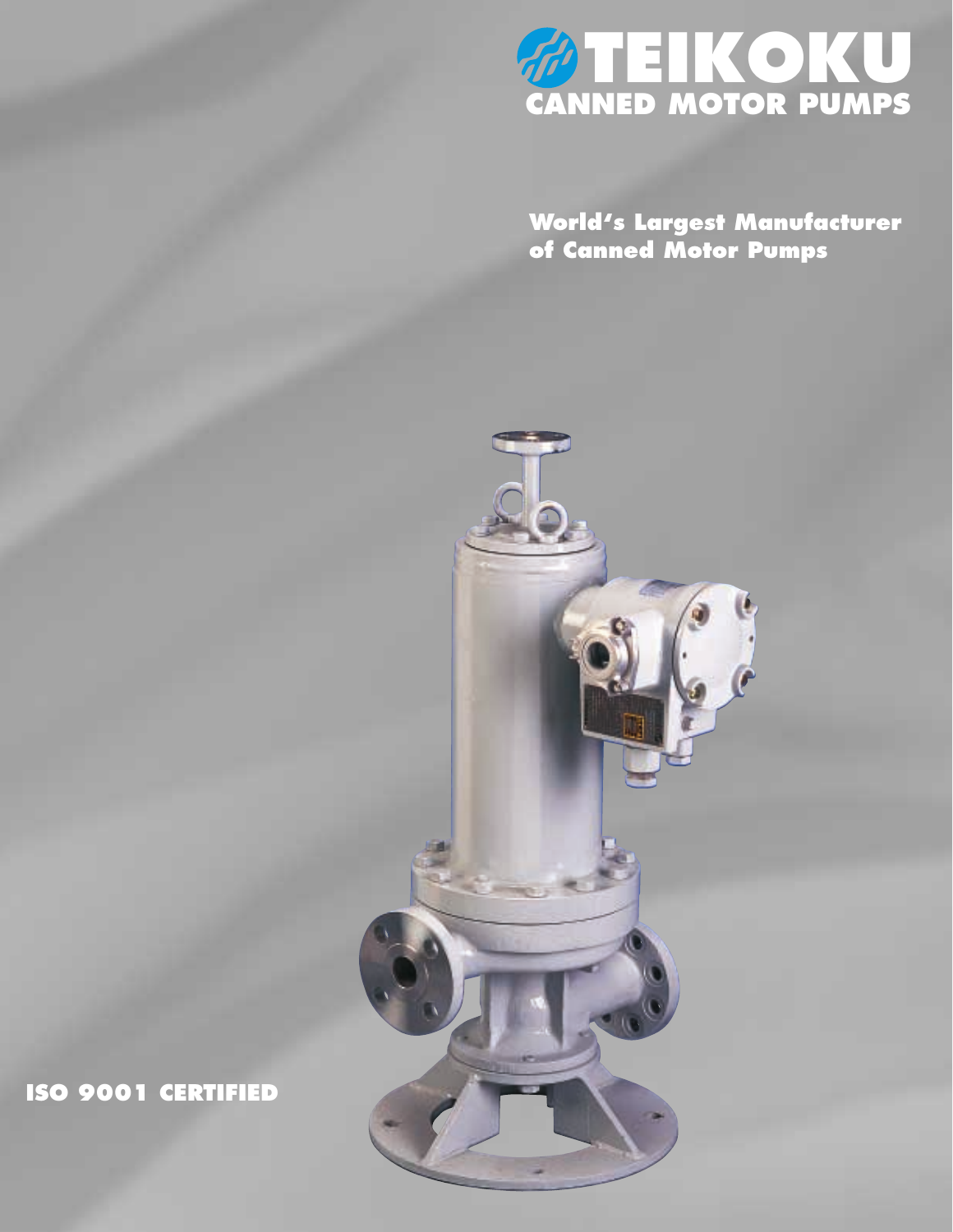# **A MODERN PUMP FOR A NEW MILLENNIUM**

# **Safety Meets Efficiency**

The ever-increasing demand for environmental safety at a reasonable cost presents a unique challenge to the Process Industries: find and utilize equipment that, while operating leak-free, performs reliably and efficiently. Teikoku's Canned Motor Pump more than meets the challenge.

Besides double containment for total fluid control, the pump offers some remarkable performance advantages. Designed to enable long periods of time

between maintenance (with pre-planned downtime), it has only a few components that need to be monitored and serviced. It never requires costly alignment procedures or external lubrication. And, because it is sealless, the Teikoku Canned Motor Pump eliminates seal maintenance as well as the demands of complicated seal support systems.

The Teikoku Canned Motor Pump: true secondary containment, reliable operation, cost-efficiency...and continuing environmental concern.

# **TEIKOKU CANNED MOTOR PUMPS**

### **NO LEAKAGE**

Handles toxic, explosive, expensive, hazardous, carcinogenic and corrosive fluids without leaking.

### **AIRTIGHT**

Ideal for vacuum services or for fluids that react to contact with air.

### **NO SHAFT SEAL**

No mechanical seal. No gland packing.

# **NO EXTERNAL LUBRICATION**

Pumped fluid provides cooling and lubrication of motor and bearings. No lubrication levels to check or maintain.

### **FIELD REPAIRABLE**

All wear parts are easily changed.

**ANSI SIZES AVAILABLE**

### **COMPACT DESIGN**

Motor and pump are a single unit. No alignment is necessary. No grouting or elaborate foundation is needed.

# **QUIET OPERATION**

Low noise level since no fan is used to cool motor. All rotating parts are within a thick shell container.

# **EXPLOSION PROOF**

Rated to handle conditions up to 5,000 psi.

### **API 610 NOZZLE LOADS**



**ALL PUMPS PERFORMANCE TESTED** Every component of each pump is manufactured by Teikoku, adhering to strict statistical quality control tolerances, and each pump and motor are 100% performance-tested before shipment.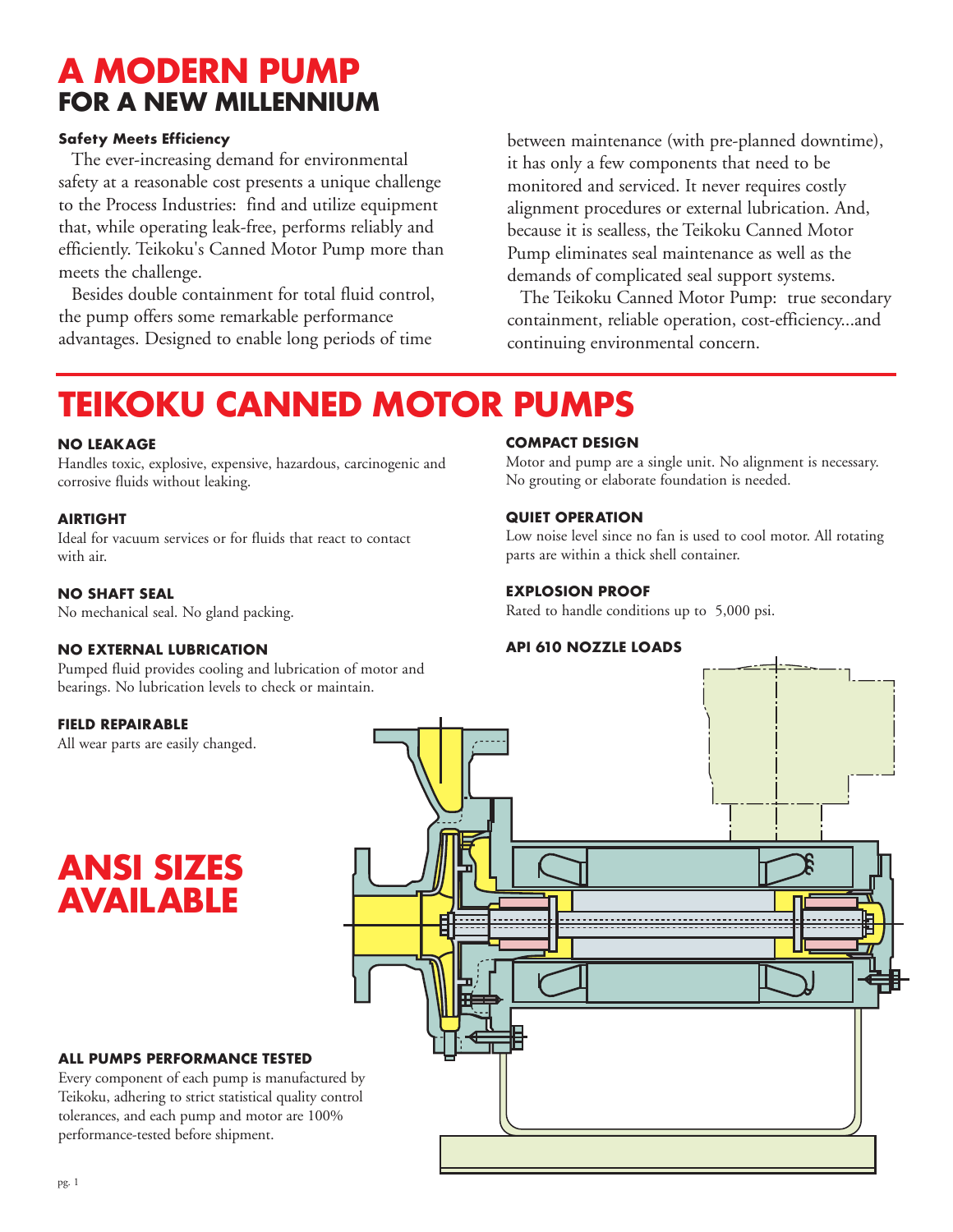# **COMPARE TEIKOKU TO: CENTRIFUGAL PUMPS WITH DOUBLE MECHANICAL SEALS**

# **MECHANICAL SEALS**

Can cause total shutdown when they fail. No secondary containment.

# **SEPARATE MOTOR AND PUMP**

Must constantly be kept in proper alignment. Motor is exposed. A foundation is necessary to support the increased weight and reduce the danger of misalignment.

### **TIME-CONSUMING MAINTENANCE**

Motor and bearing lubrication levels must be continually monitored.

### **ELEVATED NOISE LEVEL**

Separate motor cooling fan is required. Rotating parts greatly add to the noise.



# **MAGNET DRIVE PUMPS**

# **THIN CONTAINMENT SHELL**

Subject to damage by magnets and subsequent leakage. No secondary containment.

# **MANY BEARINGS**

All must be checked frequently for proper lubrication. Bearings within impeller shaft cannot be easily monitored.

### **SEPARATE MOTOR AND PUMP**

Must constantly be kept in proper alignment. Motor is exposed. A foundation is necessary to support the increased weight and reduce the danger of misalignment.

# **NOISY FAN**

Needed to cool motor.

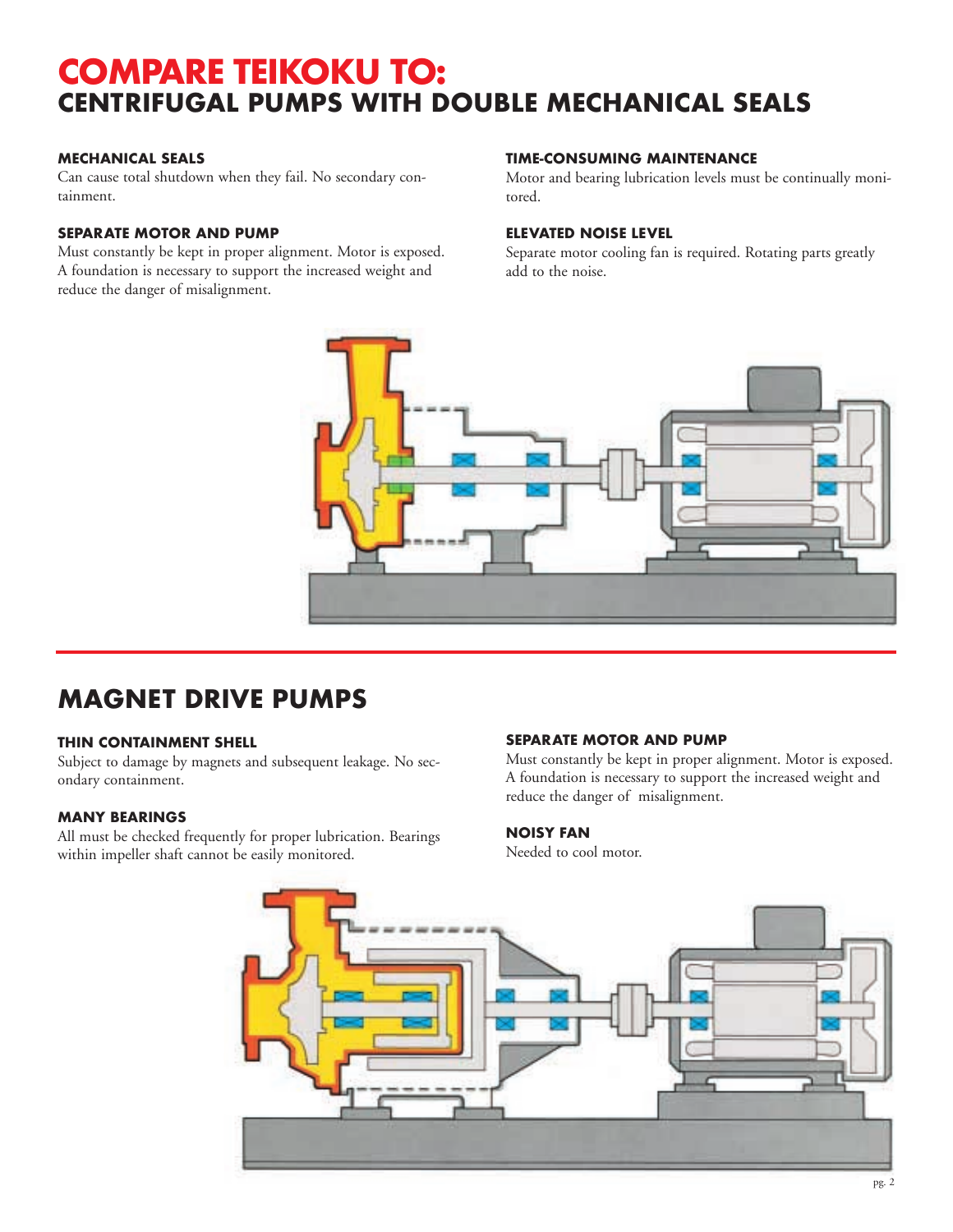# **TEIKOKU CANNED MOTOR PUMPS DESIGNED FOR ZERO LEAKAGE SERVICES IN THE CPI**



Centered Suction and Discharge for easier piping design and installation, with either ANSI raised face flanges or other standards as requested.

### **TEIKOKU THRUST BALANCE SYSTEM**



**Noncontacting double orifice permits minimum leakage and improves volumetric efficiency. Enclosed impeller with optimum side gap keeps hydraulic losses at a minimum as well.**



Improved terminal plates seal off higher pressure from inside, and a waterproof terminal box assures safe outdoor operation. All motor-pumps are provided with an explosion proof terminal box.

TEIKOKU, the world's largest supplier of canned motor pumps presents a state-of-the-art, sealless pump.

No newcomer to the field, TEIKOKU has provided customers with proven Canned Motor Pumps for 40 years. Over 400,000 units have been installed worldwide, covering every application.

TEIKOKU is unique in that we design and manufacture both pumps and motors, thus insuring our customers total quality control.

The TEIKOKU Canned Motor Pump replaces conventional sealed pumps providing safer, more efficient operation. This is especially advantageous when pumping hazardous or hard to handle materials.



**No coupling alignment is required. No mechanical seal is required.**

TEIKOKU provides expertise and assistance in selecting the pump best suited to our customer's specific needs. We have experience with horizontal standard pumps, vertical designs with either pump top or motor top, pumps and motors jacketed for either cooling or heating, self priming, submerged, slurry design, super-heat resistant pumps and more.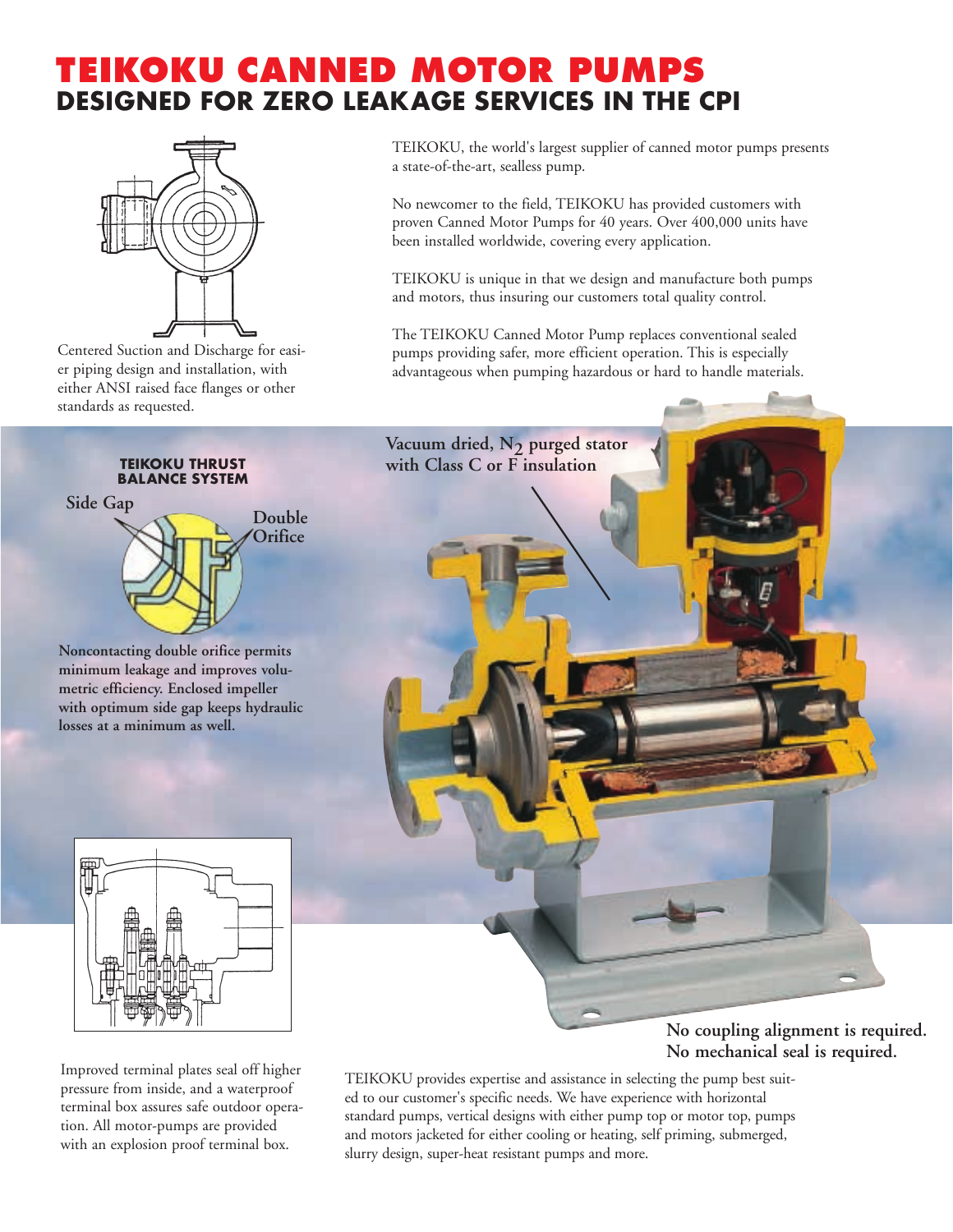



This photograph demonstrates how the Rotary Guardian continnuously provides accurate, incremental metering of unseen axial and radial wear. The computer graphic below the TRG illustrates corresponding changes within the monitored pump (these changes would be concealed within an actual canned motor pump).



Teikoku's various product lines include zero-leakage canned motor pumps, mixers and accessories. All pumps are available in vertical configuration for longer pump life and minimal space usage in plants and other processing facilities.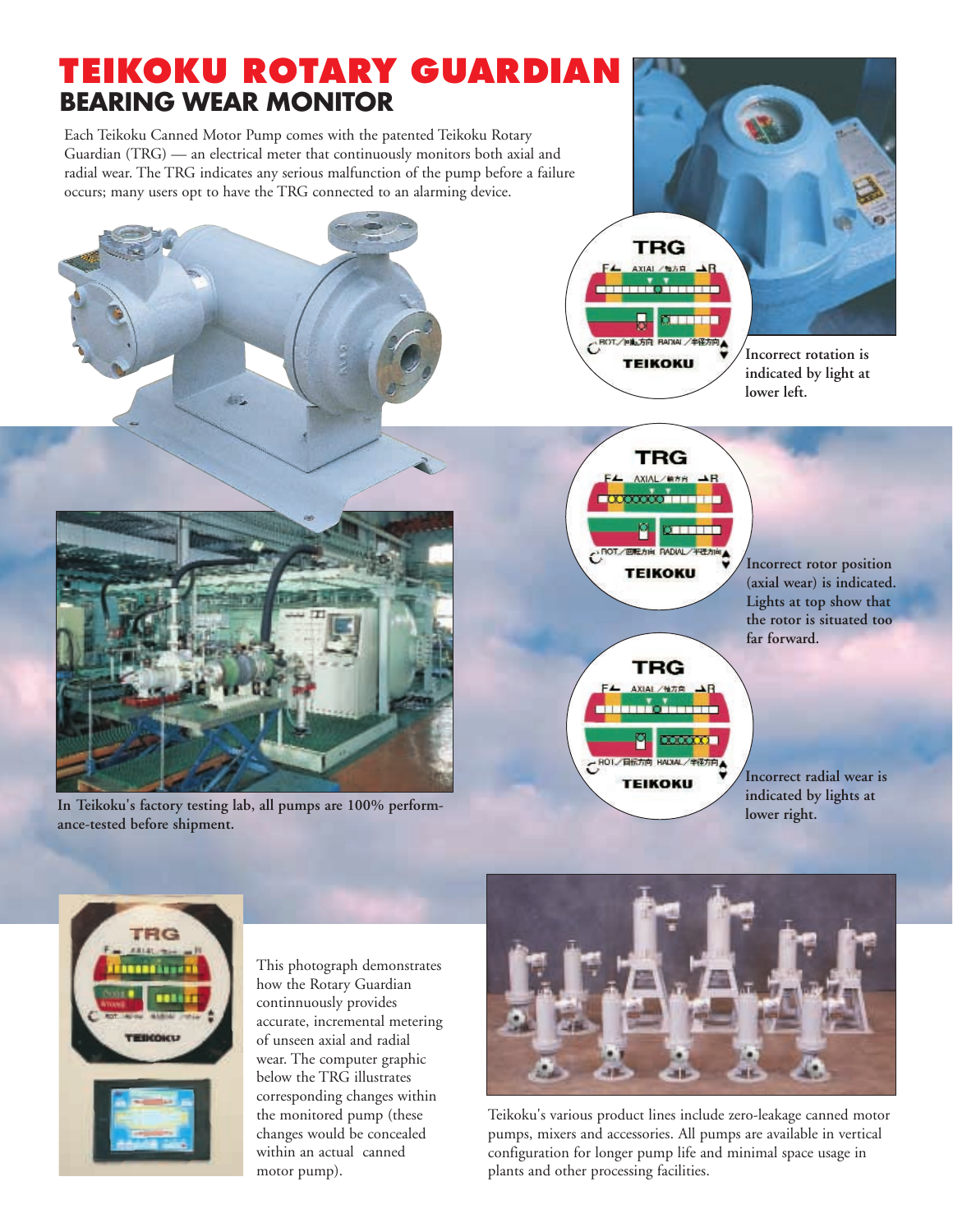# **PUMP PERFORMANCE CURVE**

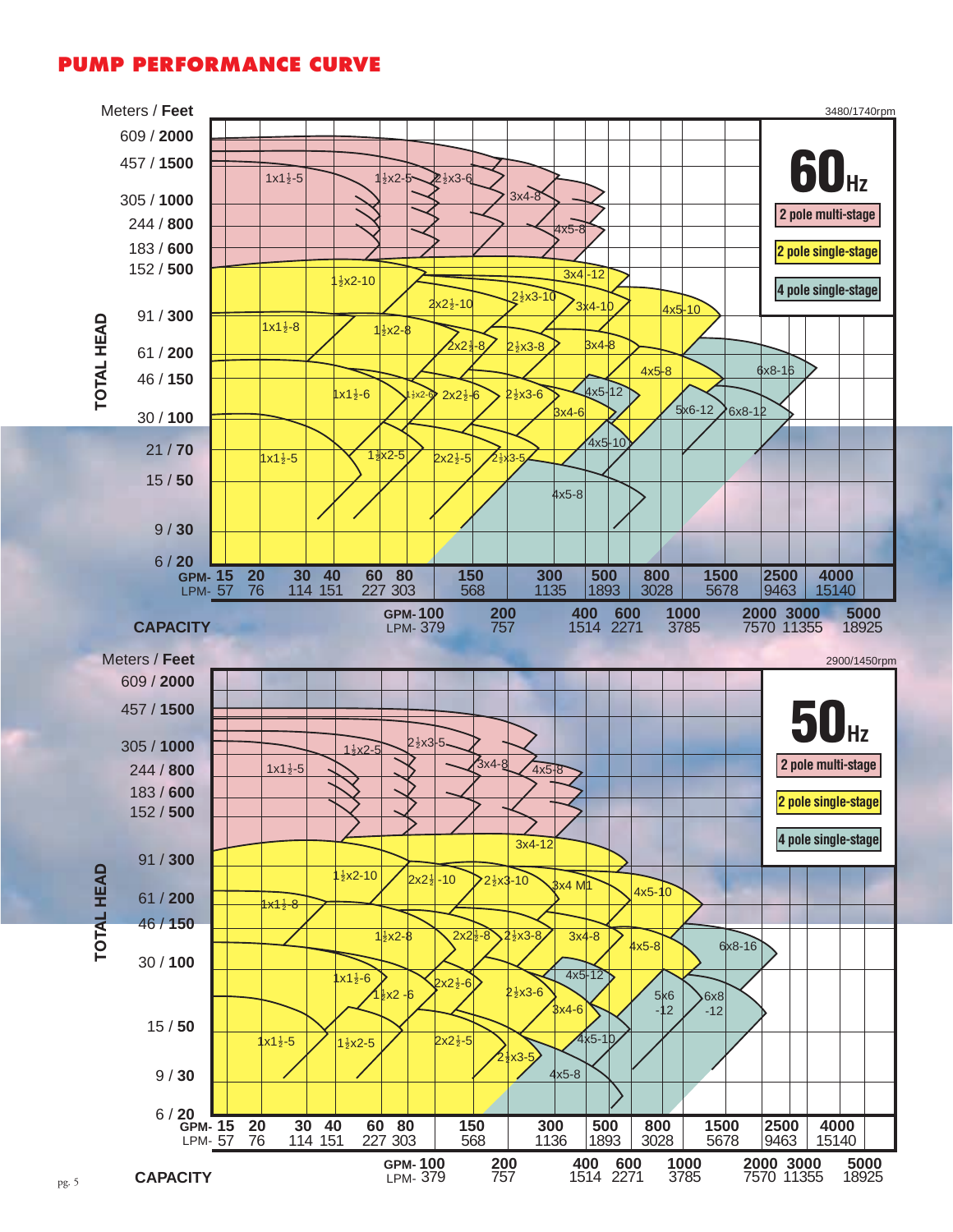# **CORPORATE OVERVIEW**

Teikoku USA, Inc. is a wholly owned subsidiary of Teikoku Electric Manufacturing Company, which was founded in 1939 and is now the largest manufacturer of sealless canned motor pumps in the world. Teikoku manufactures over 20,000 units per year.



Typical installation of a Teikoku canned motor pump in a high temperature application.



**Teikoku USA's 2,000 square foot warehouse holds, in stock, a large number of pumps and spare parts within the United States for immediate delivery. Parts and service are available 24 hours a day, 7 days a week.**



# **MAIN OFFICE HOUSTON, TEXAS**

Located adjacent to our warehouse, our office houses a full staff of technical advisors and service personnel. Texas Process Equipment, Houston, is the authorized service facility for all Teikoku products.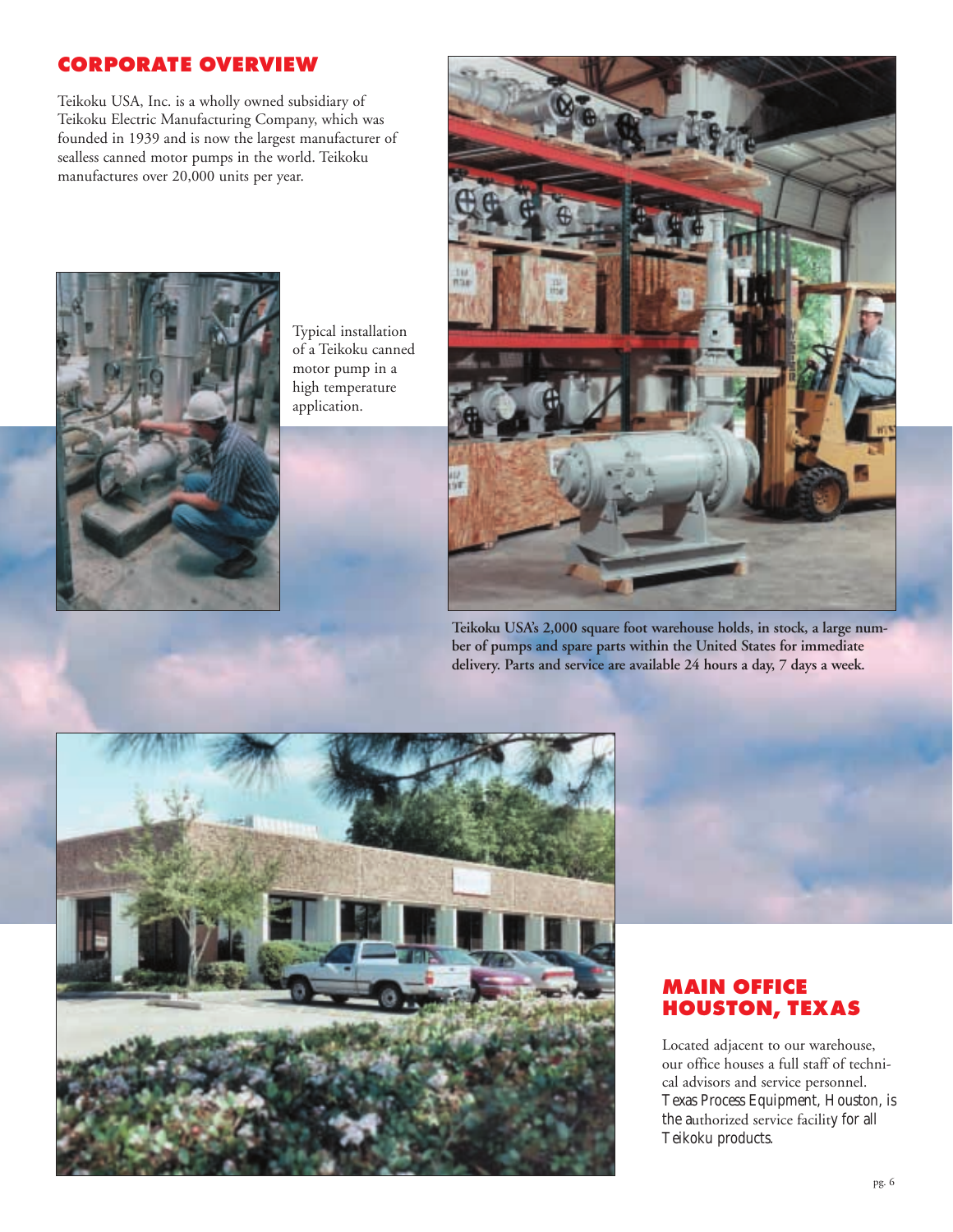**HIGH TEMPERATURE service pumps are available in two versions. Type F with ceramic insulated motor windings (no motor cooling is required) and Type B with cooling jacket on motor with class C insulation.**

# **TYPE F X MOTOR (CERAMIC INSULATION) the simplest construction makes it more reliable**

| <b>Pump size</b>         | $1.5 \times 1 \times 5$ | $\mathsf{to}$ | 4 x 5 x 10      |
|--------------------------|-------------------------|---------------|-----------------|
| <b>3,600 RPM motor</b>   | $2$ HP $/$ 1.5 kw       | to to         | 75 HP / 55 kw   |
| <b>1,800 RPM motor :</b> | 5 HP / 3.7 kw           | $\mathsf{to}$ | 25 HP / 18.5 kw |

Maximum allowable liquid temperature, 750°F / 400°C. Standard pressure rating up to 430 psi/30 bar.

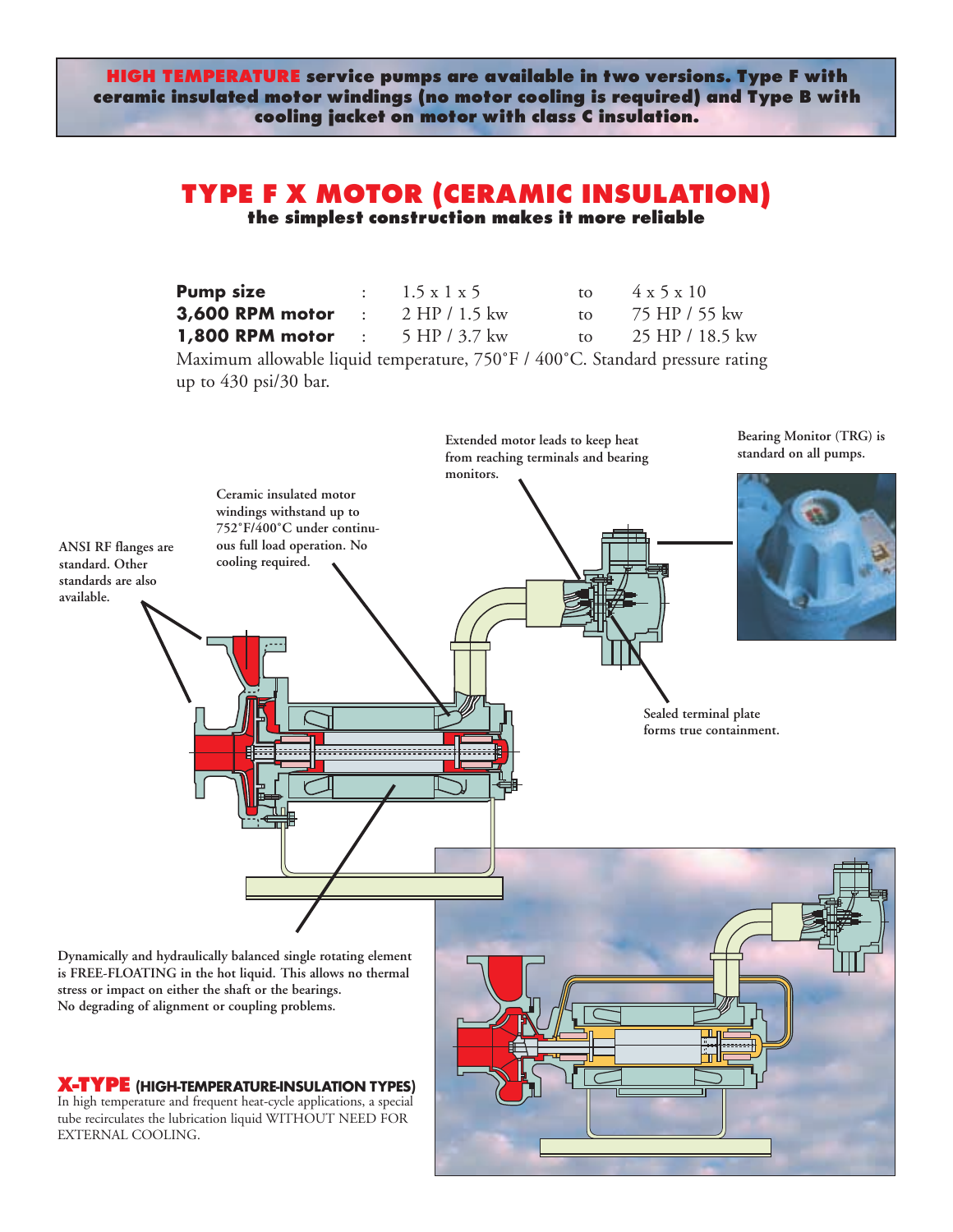# **TYPE B WITH BUILT-IN HEAT EXCHANGER AND MOTOR COOLING JACKET**

- **Toughest against temperture changes and all thermal upsets**
- **Wider selection than any other sealless pumps**
- **No mechanical seal, no ball bearings, no coupling -- No leakage**
- **Selections can be made from**

| <b>Pump size</b>                                         | $\therefore$ 1.5 x 1 x 5 |                              | to $8 \times 10 \times 15$ |
|----------------------------------------------------------|--------------------------|------------------------------|----------------------------|
| <b>3,600 RPM motor</b> : $1.5$ HP / 1.1 kw               |                          | $\mathsf{to}$                | 233 HP / 175 kw            |
| <b>1,800 RPM motor</b> : $3 \text{ HP} / 2.2 \text{ kw}$ |                          | $\mathsf{f} \mathsf{\Omega}$ | $160$ HP $/ 120$ kw        |
|                                                          |                          |                              |                            |

Maximum allowable liquid temperature, 850˚F / 455˚C regardless of the motor size. Pressure rating up to 5,000 psi/350 bar.

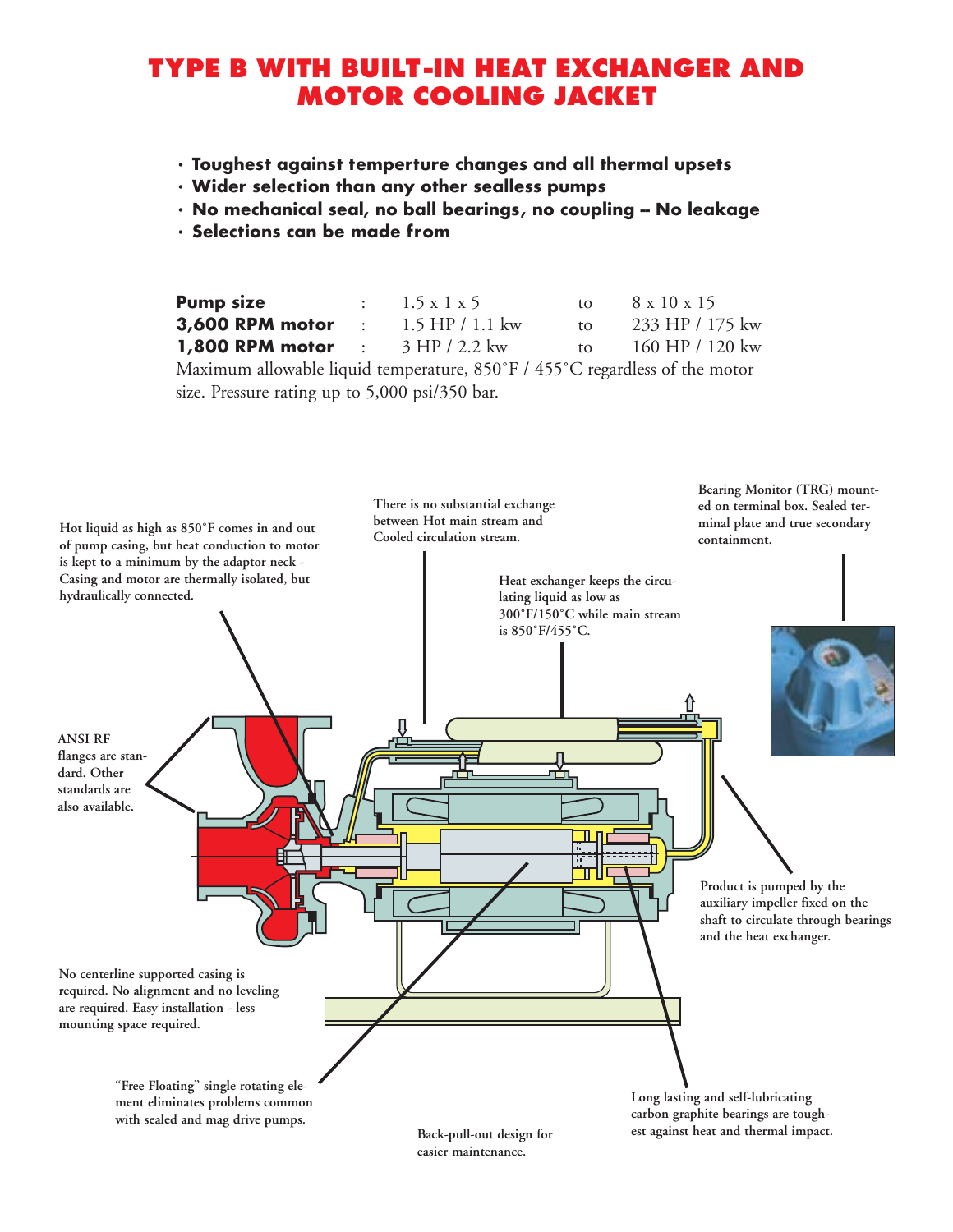# **MOTOR RATINGS STANDARD TEIKOKU CANNED MOTORS**

# **2 Pole Motors 4 Pole Motors**

|            |         |         |                  | 60Hz                     |                           | 50Hz                     |
|------------|---------|---------|------------------|--------------------------|---------------------------|--------------------------|
| Motor      | Rated   | Nominal | Rated            | Start.                   | Rated                     | Start.                   |
| Frame      | Output  | Voltage | Amp.             | Amp.                     | Amp.                      | Amp.                     |
| #          | (kw/hp) | (V)     | (A)              | (A)                      | (A)                       | (A)                      |
|            |         |         |                  |                          |                           |                          |
|            | 0.75/1  | 400     |                  |                          | 2.4                       | 11                       |
|            |         | 440     | $\overline{2.2}$ | $\overline{10.5}$        |                           |                          |
| <b>119</b> |         | 400     |                  |                          | $\overline{\overline{3}}$ | 11                       |
|            | 1.1/1.5 | 440     | $\overline{2.7}$ | 10.5                     | ÷,                        | $\overline{\phantom{0}}$ |
|            | 1.3/1.7 | 440     | $\overline{3}$   | 10.5                     |                           |                          |
|            |         | 400     |                  |                          | 4.2                       | $\overline{25}$          |
|            | 1.1/1.5 | 440     | 3.8              | 24                       |                           |                          |
| (215)      |         |         |                  |                          |                           |                          |
|            | 1.5/2   | 400     |                  |                          | 4.7                       | $\overline{25}$          |
| 216        |         | 440     | $\overline{4.2}$ | $\overline{24}$          |                           |                          |
|            | 2.2/2.9 | 400     | $\equiv$         |                          | $\overline{5.5}$          | $\overline{25}$          |
|            |         | 440     | $\overline{5.1}$ | $\overline{24}$          |                           |                          |
|            | 2.5/3.3 | 440     | $\overline{5.5}$ | 24                       |                           | $\overline{a}$           |
|            |         | 400     | -                | $\overline{\phantom{0}}$ | 7.5                       | 28                       |
| 217        | 3/4     | 440     | $\overline{6.7}$ | $\overline{27}$          | -                         | $\overline{\phantom{0}}$ |
|            | 3.4/4.5 | 440     | 7.5              | 27                       |                           |                          |
|            |         | 400     |                  |                          | 10                        | 58                       |
|            | 3.7/4.9 |         | ÷                |                          |                           |                          |
|            |         | 440     | $\overline{9}$   | $\overline{55}$          |                           |                          |
| 316        | 5.5/7.3 | 400     |                  | -                        | $\overline{13}$           | $\overline{58}$          |
|            |         | 440     | 11.5             | $\overline{55}$          |                           |                          |
|            | 6.2/8.3 | 440     | 13               | $\overline{55}$          |                           | $\overline{a}$           |
|            | 6.6/8.8 | 400     |                  |                          | 16                        | 61                       |
| 317        |         | 400     | 15               | 58                       | $\overline{\phantom{0}}$  | $\overline{\phantom{0}}$ |
|            | 7.4/9.9 | 440     | 16               | 58                       |                           |                          |
|            |         | 400     |                  |                          | $\overline{17}$           | 106                      |
|            | 7.5/10  | 440     | 16               | 101                      |                           |                          |
| 416        |         | 400     | $\equiv$         |                          | 23                        | 106                      |
|            | 11/14.7 | 440     | 21               | 101                      |                           |                          |
|            | 12/16   | 440     | $\overline{23}$  | 101                      |                           |                          |
|            |         | 400     |                  |                          | 33                        | 136                      |
|            | 15/20   | 440     |                  | $\overline{130}$         |                           |                          |
| 417        |         |         | $\overline{30}$  |                          | —                         | $\qquad \qquad -$        |
|            | 17/23   | 440     | 33               | 130                      |                           |                          |
|            | 15/20   | 400     | -                |                          | 33                        | 158                      |
|            |         | 440     | $\overline{31}$  | 150                      |                           |                          |
| 516        | 18.5/25 | 400     | ÷                |                          |                           | 158                      |
|            |         | 440     | 36               | 150                      | 33                        |                          |
|            | 20/27   | 440     | 39               | 150                      |                           |                          |
|            |         | 400     | -                |                          | 39                        | 210                      |
|            | 22/29   | 440     | 44               | 200                      | —                         |                          |
|            |         | 400     | -                |                          |                           | 210                      |
| 518        | 26/35   | 440     | $\overline{51}$  | 200                      | 48                        | $\overline{\phantom{0}}$ |
|            | 29/39   | 440     |                  | 200                      |                           |                          |
|            |         | 400     | 55               |                          |                           |                          |
|            | 30/40   |         | ÷                |                          | $\overline{55}$           | 264                      |
|            |         | 440     | $\overline{57}$  | 251                      |                           |                          |
| 616        | 37/49   | 400     |                  |                          | $\equiv$                  | 264                      |
|            |         | 440     | $\overline{69}$  | $\frac{251}{ }$          | 61                        |                          |
|            | 40/53   | 440     | 74               | $\overline{251}$         |                           |                          |
|            |         | 400     |                  |                          | 74                        | 331                      |
| 617        | 45/60   | 440     | 84               | 319                      | -                         | $\qquad \qquad -$        |
|            | 50/67   | 440     | 90               | 319                      |                           |                          |
|            |         | 400     | 102              | 588                      | 90                        | 690                      |
|            | 55/73   | 440     | 102              | 646                      | -                         | $\qquad \qquad -$        |
|            |         | 400     | 126              | 588                      | ÷,                        | 690                      |
|            | 65/87   | 440     | 118              | 646                      | 110                       |                          |
| 716        |         | 400     | 145              | 588                      |                           | 690                      |
|            | 75/100  | 440     | 134              | 646                      | 126                       |                          |
|            |         | 440     |                  |                          |                           |                          |
|            | 85/113  |         | 145              | 646                      | Ξ                         | $\qquad \qquad -$        |
|            | 90/120  | 400     | 175              | 774                      | 145                       | 918                      |
|            |         | 440     | 162              | 850                      | -                         | $\qquad \qquad -$        |
| 717        | 105/140 | 440     | 185              | 850                      | —                         |                          |
|            | 110/147 | 400     | 210              | 774                      | 175                       | 918                      |
|            |         | 440     | 194              | 850                      | -                         | $\qquad \qquad -$        |
|            | 120/160 | 440     | 210              | 850                      | $\overline{a}$            | $\frac{1}{2}$            |
|            | 132/176 | 440/400 | 262              | 840                      | 210                       | 884                      |
| 815        | 145/193 | 440     | 284              | 840                      | $\overline{\phantom{m}}$  |                          |
|            | 160/213 | 440/400 | 314              | 988                      | 340                       | 1040                     |
| 816        | 175/233 | 440/400 | 340              | 988                      | 422                       | 1280                     |
|            |         |         |                  |                          |                           |                          |

|       |          |                  | 60Hz             |                 |                          | 50Hz                     |
|-------|----------|------------------|------------------|-----------------|--------------------------|--------------------------|
| Motor | Rated    | Nominal          | Rated            | Start.          | Rated                    | Start.                   |
| Frame | Output   | Voltage          | Amp.             | Amp.            | Amp.                     | Amp.                     |
| #     | (kw/hp)  | (V)              | (A)              | (A)             | (A)                      | (A)                      |
|       |          | 400              |                  | $\equiv$        | 8                        | 43                       |
|       | 1.5/2    | 440              | $\overline{7}$   | 41              |                          |                          |
|       |          | 400              |                  |                 | 8.5                      | 43                       |
|       | 2.2/2.9  | 440              | $\,8\,$          | 41              |                          | $\equiv$                 |
| 326   | 3.7/4.9  | 400              | ÷,               | ÷,              | 10.5                     | 43                       |
|       |          | 440              | 10               | 41              | ÷,                       | $\overline{\phantom{0}}$ |
|       |          | 400              |                  |                 | $\equiv$                 | -                        |
|       | 4.2/5.6  | 440              | 10.5             | $\overline{41}$ | ÷                        | $\overline{\phantom{0}}$ |
|       | 5/6.7    | 440              | 12               | 41              | $\qquad \qquad -$        | $\qquad \qquad -$        |
|       |          | 400              | ÷,               | $\equiv$        | 16                       | 78                       |
|       | 5.5/7.3  | 440              | $\overline{15}$  | $\overline{75}$ |                          | $\qquad \qquad -$        |
| 426   |          | 400              | ÷,               |                 | 19                       | 78                       |
|       | 7.5/10   | 440              | 18               | $\overline{75}$ | $\equiv$                 | $\qquad \qquad -$        |
|       | 8.5/11.3 | 440              | 19               | $\overline{75}$ | $\equiv$                 | $\equiv$                 |
|       |          | 400              |                  |                 | 28                       | 130                      |
|       | 11/14.7  | 440              | $\overline{26}$  | 124             |                          |                          |
| 526   | 15/20    | 400              |                  |                 | 35                       | 130                      |
|       |          | 440              | $\overline{32}$  | 124             | $\equiv$                 | $\equiv$                 |
|       | 17/23    | 440              | 35               | 124             |                          |                          |
|       | 18.5/25  | 400              |                  |                 | 43                       | 200                      |
|       |          | 440              | 40               | 190             |                          |                          |
| 626   | 22/29    | 400              |                  |                 | 49                       | 200                      |
|       |          | 440              | 45               | 190             | $\overline{\phantom{0}}$ | $\overline{\phantom{0}}$ |
|       | 25/33    | 440              | 49               | 190             | —                        |                          |
|       | 30/40    | 400              | ÷,               |                 | $\overline{71}$          | 312                      |
|       |          | 440              | 65               | 297             | $\equiv$                 | $\overline{\phantom{0}}$ |
| 726   | 37/49    | 400              | ÷,               | $\equiv$        | 83                       | 312                      |
|       |          | 440              | 77               | 297             | $\qquad \qquad -$        | —                        |
|       | 40/52    | $\overline{400}$ | 83               | 297             |                          |                          |
|       |          | 440              |                  | $\equiv$        | 105                      | 515                      |
|       | 45/60    | 440              | 95               | 490             |                          |                          |
| 728   |          | 400              |                  |                 | 124                      | 515                      |
|       | 55/73    | 440              | 115              | 490             |                          |                          |
|       | 62/83    | 440              | 124              | 490             | $\equiv$                 | $\equiv$                 |
|       | 65/87    | 400              |                  |                 | 140                      | 500                      |
|       |          | 440              | 130              | 500             |                          | $\equiv$                 |
| 825   |          | 400              |                  |                 | 165                      | 500                      |
|       | 71/100   | 440              | 150              | 500             | $\equiv$                 | $\equiv$                 |
|       | 85/113   | 440              | 165              | 500             |                          |                          |
|       | 90/120   | 400              |                  | $\equiv$        | $\overline{121}$         | 760                      |
|       |          | 440              | $\overline{195}$ | 720             | $\qquad \qquad -$        |                          |
|       | 110/147  | 400              |                  |                 | $\overline{252}$         | 760                      |
| 826   |          | 440              | 232              | 720             | -                        | $\qquad \qquad -$        |
|       |          | 400              |                  |                 | $\equiv$                 | $\equiv$                 |
|       | 120/160  | 440              | $\frac{252}{ }$  | 720             | $\equiv$                 |                          |

# **Notes:**

- 1. For actual voltage and corresponding amperage, refer to the Technical Data Sheet issued for each individual order.
- 2. Motors are available with insulation class R and with or without cooling/heating jacket.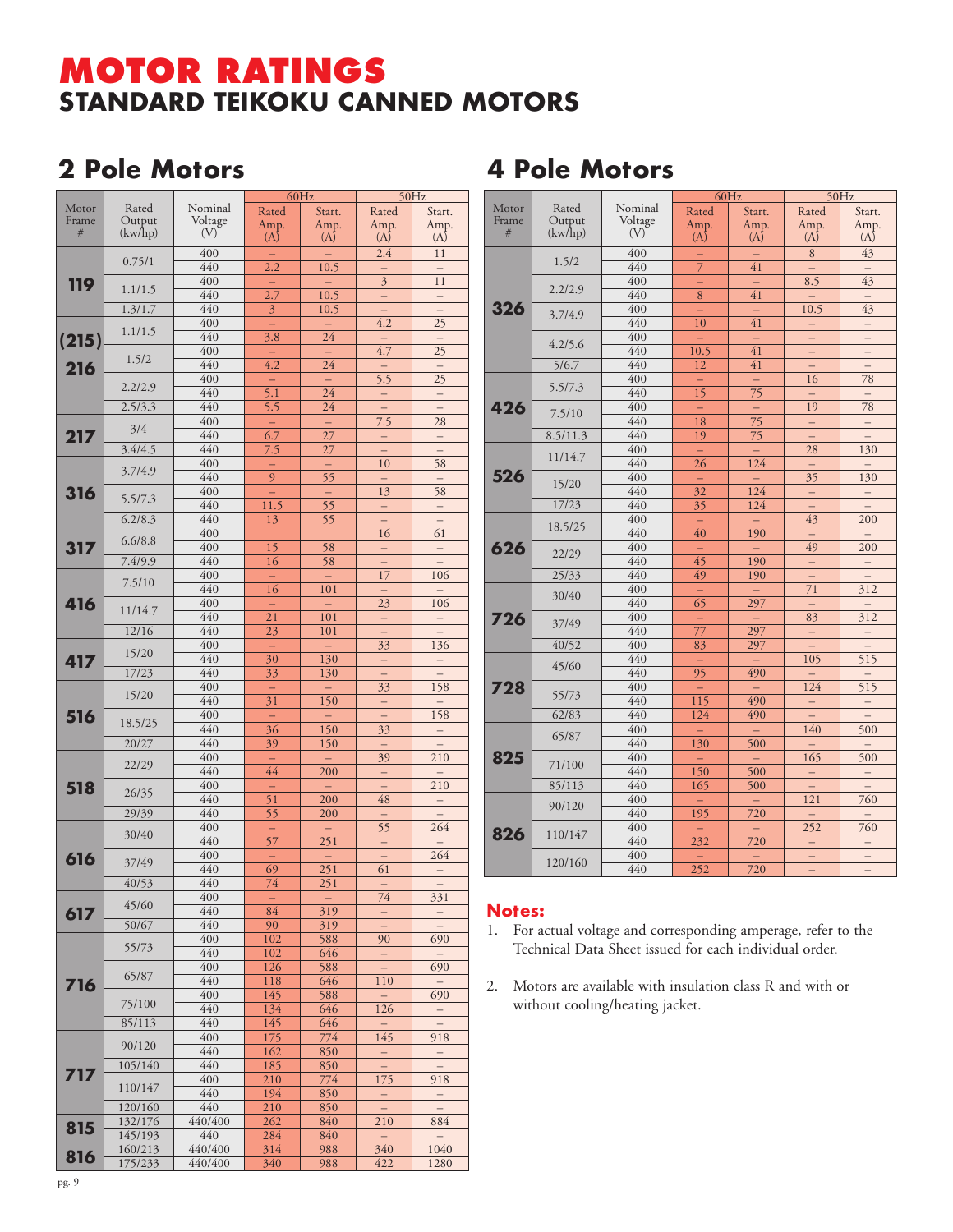# **Product Range/Limitations on Application**

|                              | <b>Standard</b>          |                             | <b>Upon Request</b>    |                                       |  |
|------------------------------|--------------------------|-----------------------------|------------------------|---------------------------------------|--|
| CAPACITY (max)               | 4,227 GPM                | $16 \text{ m}^3/\text{min}$ | 10,500 GPM             | $40 \text{ m}$ 3/min                  |  |
| TDH (max)                    | $2,000$ ft.              | $609 \text{ m}$             | $2,500$ ft.            | $600 \text{ m}$                       |  |
| TEMPERATURE*                 | $-112$ to $716^{\circ}F$ | $-80$ to $380^{\circ}$ C    | -328 to $842^{\circ}F$ | -200 to $450^{\circ}$ C               |  |
| VISCOSITY (max)              | $100 \text{ cst}$        | $100 \text{ cst}$           | $350 \text{ cst}$      | 350 <sub>cst</sub>                    |  |
| <b>DESIGN PRESSURE (max)</b> | $430$ psi                | 30 bars                     | $5,000$ psi            | 350 bars                              |  |
| MOTOR HORSEPOWER (max)       | 230 HP                   | 175 KW                      | 667 HP                 | 500 KW                                |  |
| <b>MAJOR MATERIALS</b>       | 304SS, 316SS             |                             |                        | 304LSS, Hastelloy, Titanium, alloy 20 |  |
| OF WETTED PARTS              |                          |                             |                        |                                       |  |

\*temperature of pumped liquid

# **Quality Assurance**

All motors and pumps are designed and manufactured by TEIKOKU under its full quality control program. Every motor-pump is inspected and tested before shipment. The QC program consists of the following tests and inspections.

Applied to all pumps, data furnished to customer if required.

 $\overline{(\phantom{a})}$  Applied to all pumps, no data available to customer.

 $\bigwedge$  Applied to all pumps, data submitted to customer.

 $\bigwedge$  Test done only upon customer request, data submitted to customer.

### I. **MOTOR**

### **PUMP PERFORMANCE** II.

# **III. OTHERS**

| $3-2$    |  |
|----------|--|
| $3 - 3$  |  |
| $3-4$    |  |
| $3 - 5$  |  |
| $3-6$    |  |
| $3 - 7$  |  |
| $3 - 8$  |  |
| $3-9$    |  |
| $3 - 10$ |  |
| $3-11$   |  |
|          |  |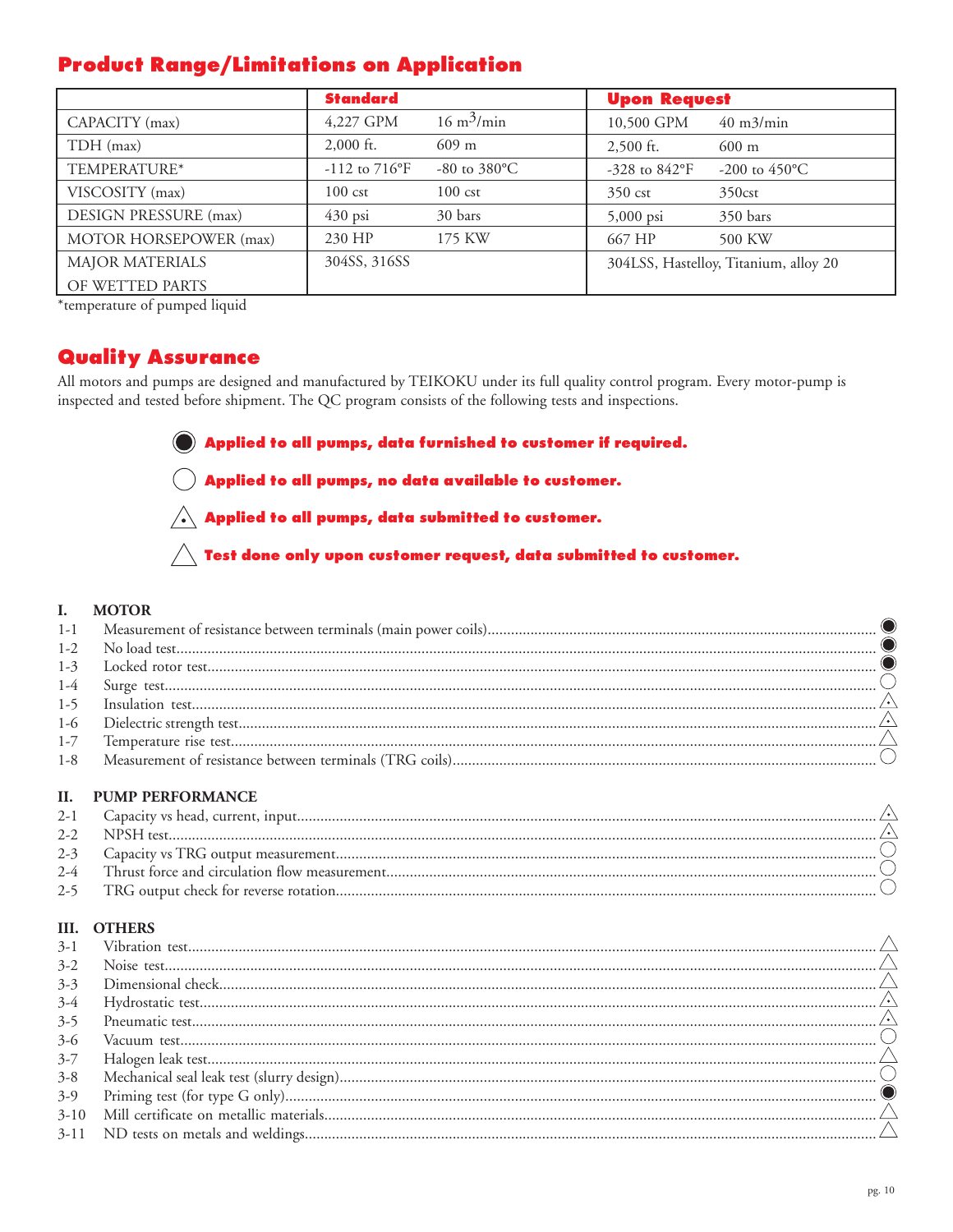# **BASIC VERSIONS**

# **F-V TYPE (BASIC TYPE WITH HOLLOW SHAFT)**

Fundamental design of TEIKOKU Motor Pump. Most commonly used for a wide variety of applications.



# **RW/RV AND/OR FW/FV (VERTICAL IN-LINE) R TYPE (REVERSE CIRCULATION TYPE)**



# **RW or RV (Reverse Circulation)**

- Improves Venting
- Improves Bearing Load
- Recommended for Low Viscosity
- and Steep Vapor Pressure Liquids
- Minimum Space Required

# **FW or FW (Hollow Shaft)**

• Minimum Space Required

# **K-S TYPE (FULL-STEAM-JACKET TYPE)**

Suitable for handling fluids with high melting points.



# **FA-V TYPE (BASIC TYPE WITH HOLLOW SHAFT)**

Fundamental design of TEIKOKU Motor Pump, but with adapter to increase motor and pump combinations.



Suitable for handling volatile fluids, such as Ammonia, Freon, and other liquified gases, and for very low NPSH applications.



# **K TYPE (FULL-STEAM JACKET TYPE)**

Similar to K-S type, but for fluids with lower melting point.

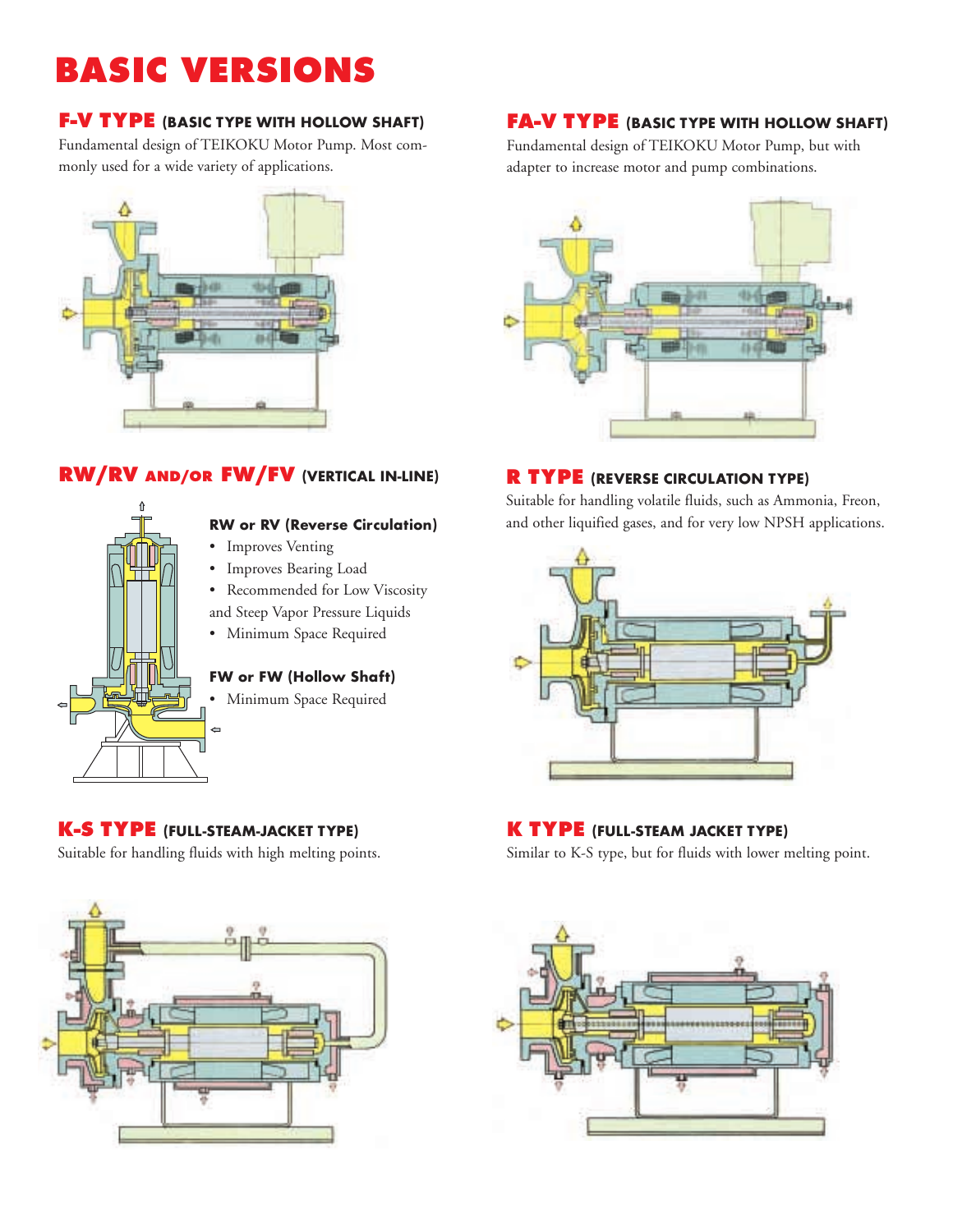# **B TYPE (HIGH-TEMPERATURE-INSULATION TYPES)**

Suitable for handling high temperature fluids, such as heat transfer oil.



# **G TYPE (SELF-PRIMING TYPE)**

Used for pumping fluids from underground tank or rail/tank truck unloading.



# **F-M TYPE (MULTI-STAGE TYPE)**

Higher head, higher efficiency pump. Besides F-M type, R-M (Reverse Circulation) type and B-M (High Temp-Insulation) type are also available.



# **D TYPE (SLURRY SEAL TYPE)**

Suitable for handling fluids containing small amounts of fine solids.



# **XG TYPE (GAS-SEALED SLURRY TYPE)**

Handles fluid with considerable slurry. Besides XG-type, SG-type with external flushing is also available.



# **X TYPE (HIGH-TEMPERATURE-INSULATION TYPES)**

Suitable for handling high temperature fluids, such as heat transfer oil.

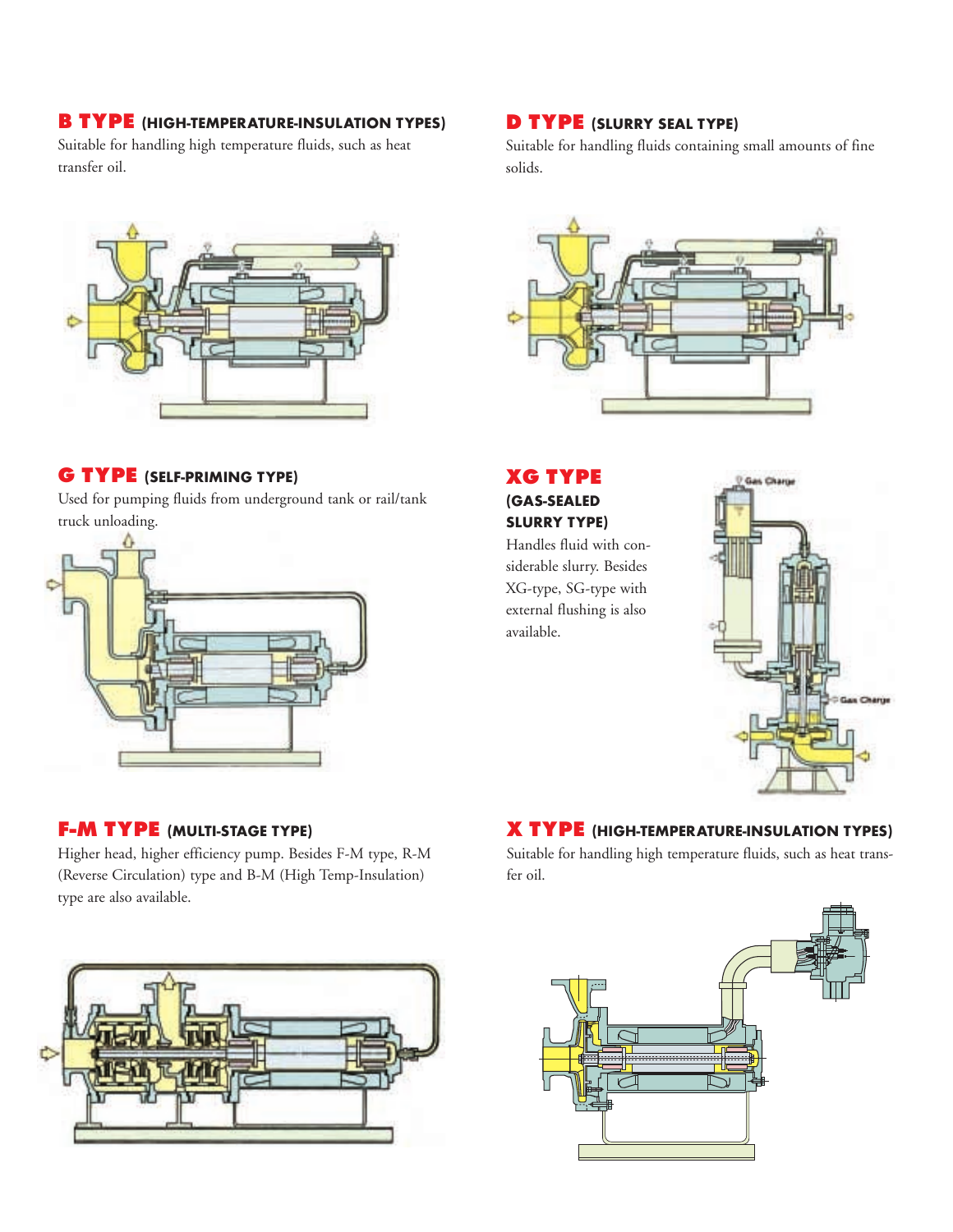# **FLUIDS PUMPED BY TEIKOKU**

Acetaldehyde Acetic acid Acetic anhydride Acetone Acetone cyanhydrin Acetonitrile Acrolein Acrylic acid Acrylonitrile A-Heavy oil Aldol Allyl alcohol Allyl chloride Aluminium hydroxide Aluminium potassium Aluminium potassium sulfate Aluminium sulfate 2-Aminoethanol Ammonium carbonate Ammonium chloride Ammonium hydrogensulfide Ammonium sulfate Ammonium tetrachlorozincate Ammonium thiocyanate Aniline Anisole Anthracene oil Aqueous ammonia Barium sulfide Barium tetrasulfide Barium trisulfide Benzaldehyde Benzene Benzen chloride Benzine Benzyl alcohol Benzyl chloride Boron oxide 1,2-Butadiene 1,3-Butadiene Butane 1-Butanol di-2-Butanol Butyl acetate Butyl acrylate tert-Butyl alcohol Butylaldehyde Butylamine dl-sec-Butylamine tert-Butylamine

Cadmium nitrate Calcium chlorate Calcium chloride Calcium hydroxide Calcium hypochlorate Calcium sulfite Caprolactam Carbon bisulfide Carbon dioxide Carbon tetrachloride Chloral L-Chlorine Chlorine dioxide Chloroacetic acid Chloracetone m-Chloroaniline o-Chloroaniline p-Chloroalinine Chlorobenzene Choroform Chlomium (VI) oxide Chlorosulfuric acid Citric acid Coconut oil Copper (II) hydroxide Copper (II) sulfate m-Cresol o-Cresol p-Cresol Croasote oil Crotonaldehyde Cyanoacetic acid **Cyclohexane Cyclohexane** Cyclohexanone

### Cyclohexylamine

Developer Dibutyl phthalate Dichloroacetic acid m-Dichlorobenzene o-Dichlorobenzene p-Dichlorobenzene 1,1-Dichloroethylene cis-1,2-Dichloroethylene trans-1,2-Dichloroethylene 1,1-Dichloropropane 1,2-Dichloropropane 1,3-Dichloropropane 2,2-Dichloropropane 1,1-Dichloropropylene 1,2-Dichloropropylene 2,3-Dichloropropylene 3,3-Dichloropropylene cls-1,3-Dichloropropylene trans-1,3-Dichloropropylene Diethanolamine Diethylamine Diethylene glycol Diethylene glycol monoethyle ether Di-2-ethylhexyl phthalate Diketene Dimethylamine 2-Dimethylaminoethanol N,N-Dimethylformamide 2,3-Dimethylphenol 2,4-Dimethylphenol 2,5-Dimethylphenol2,6- 3,4-Dimethylphenol 3,5-Dimethylphenol 2,3-Dimethylpyridine Dimethyl sulfate Dimethyl sulfite 1,3-Dioxane 1,4-Dioxane Dipropylene glycol

Epichlorohydrin Ethanol Ehtyl acetate Ethyl acrylate Ethylbenzene Ethyl chloroformate Ethylene chloride Ethylenediamine Ethylene glycol Ethylene oxide Ethyl ether Ethyl chloride Ethyl=d=lactate Ethyl methyl ketone 5-Ethyl-2-methylpyridine

Fatty acid Freon R-11 Freon R-12 Formaldehyde Formimide Formic acid Fuming sulfuric acid Furfural Furfuryl alcohol

Gasoline D-Glucose Glycerin Glycine

Heavy Water Hydrazine Hydrogen chloride Hydrogen cyanide Hydrogen fluoride Hydrogen peroxide Hydrogen sulfide Hudroflouric acid

Iron (II) oxide Iron (II) sulfate Isobutyl alcohol Isobutyl aldehyde

Kerosene Ketene

Lactic acid (d or 1) dl-Lactic acid Lactonitrile Lanthanum hydroxide **Latex** Lauric acid Lead (II) nitrate Ligroin Liquified petroleum gas Liquid ammonia Liquid paraffin Lithium chloride Lithium bromide Maleic acid

Maleic anhydride 1-Malic acid Manganese (II) chloride Mercury Methacrylic acid Methanol Methyl acetate Methyl acetoacetate Methyl acrylate Methylamine Methyl bromide Methyl chloride Methylchloroform Methyl chloroformate Methylchlorophenoxyacetic acid Methylene chloride Methyl ether Methylisobutyl ketone Methyl methacrylate 2-Methylpyridine 3-Methylpyridine 4-Methylpyridine Methyl sulfide Morpholine

Naptha Naphthalene Nickel (II) chloride Nickel (II) nitrate Nitric acid Nitrobenzene Nitrogen dioxide m-Nitrotoluene o-Nitrotoluene p-Nitrotoluene w-Nitrotoluene 2-Nitro-m-xylene 4-Nitro-m-xylene 5-Nitro-m-xylene 3-Nitro-o-xylene 4-Nitro-o-xylene 2-Nitro-o-xylene 1-Octanol Octyl chloride Oleic acid Orthoboric acid Oxalic acid

Paraffin Paraldehyde Pentachloroethane Phenol m-Phenosulfonic acid o-Phenosulfonic acid p-Phenosulfonic acid Phosgene Phosphorus trichloride Phosphoryl chloride Phthalic acid Phthalic anhydride Polythylene glycol Potassium carbonate Potassium chlorate Potassium cyanide Potassium hydroxide Potassium permanganate Potassium phosphate Potassium sulfate Propane

1,2-Propanedial 1,3-Propanediol 2-Propanol Propionaldehyde Propionic acid Propylene Propylene oxide Pyridine

### Racemic acid

Sea water Silicone oil Silicone tetrachloride Sodium acetate Sodium carbonate Sodium chlorate Sodium chloride Sodium cyanide Sodium dithionate Sodium formate Sodium hydrogensulfate Sodium hydrogensulfite Sodium hydroxide Sodium hypochlorite Sodium metaphosphate Sodium molybdate Sodium nitrite Sodium peroxide Sodium silicate Sodium sulfate Sodium sulfide Sodium sulfite Sodium thiosulfate Solvent naphtha Soy Stearic acid Styrene Sulfur Sulphur dichloride Sulphur dioxide Sulphur trioxide Sulfuric acid Tallow Tetrahydrofuran 2,3,4,5-Tetrahydrophthalic acid 3,4,5,6-Tetrahydrophthalic acid Thinner Thiourea Tin (II) chloride Titanium (IV) chloride Toluene m-Toluidine o-Toluidine p-Toluidine 1,2,3-Trichlorobenzene 1,2,4-Trichlorobenzene 1,3,5-Trichlorobenzene 1,1,2-Trichloroethane Trichloroethylane

Tri-m-cresyl phosphate Tri-o-cresyl phosphate Tri-p-cresyl phosphate Triethylamine Trethylene glycol Trimethylamine

Urea

Vinegar Vinyl acetate Vinyl chloride Vinylidine chloride

Water m-Xylene o-Xylene p-Xylene p-Xylidine sym, m-Xylidine unsym, m-Xylidine unsym, o-Xylidine vic, m-Xylidine vic, 0-Xylidine

Zinc oxide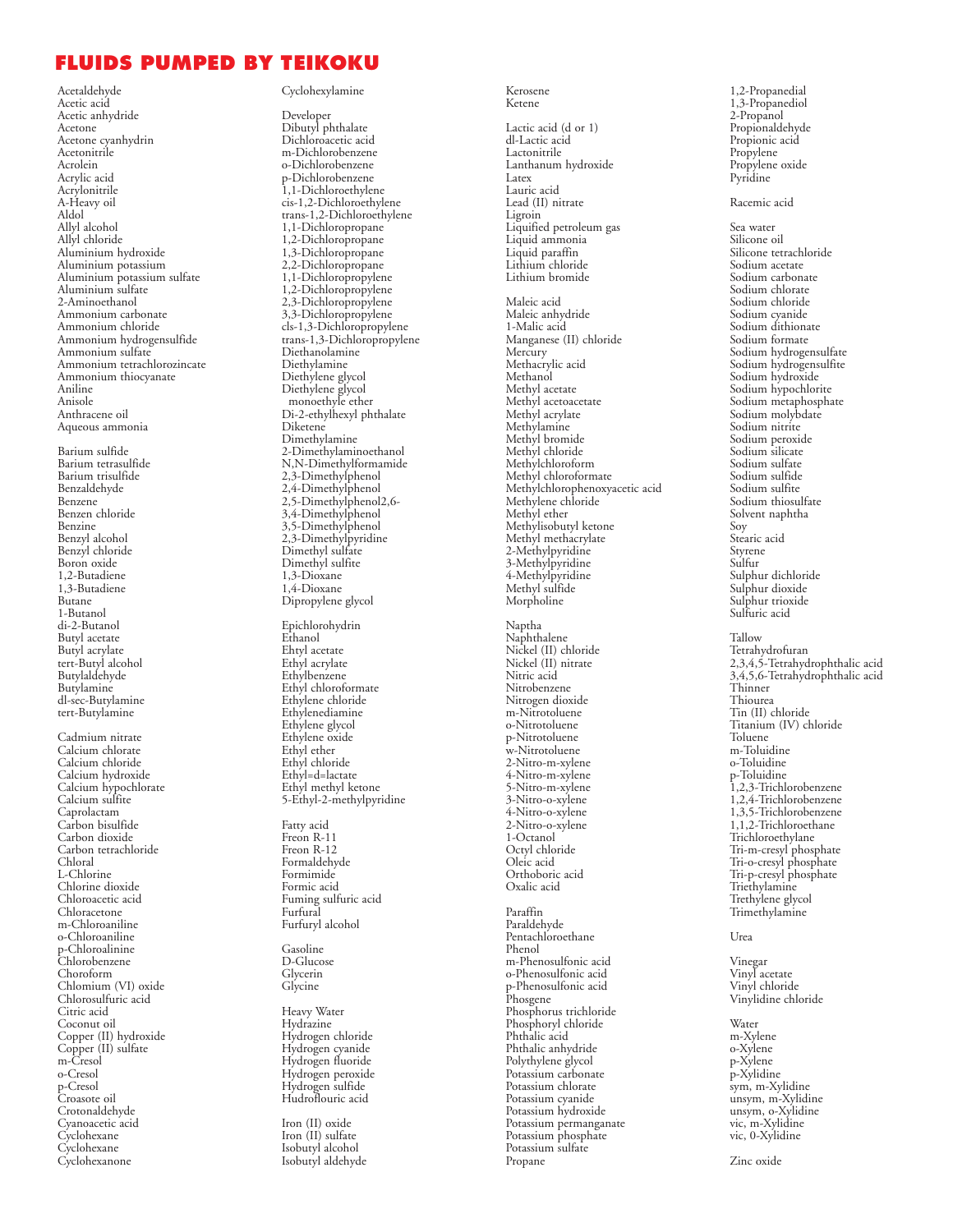# **OPTIONS**

# **NEW COMPACT DIGITAL PUMP LOAD CONTROL**

# **Detect Loss of Load**

- **Dry running**
- **No prime**
- **Cavitation**

# **Detect Overload**

- **Jammed impeller**
- **Bad bearings**

# **2 Adjustable Set Points**

**LOW TRIP - When load is below the Low Trip, the built-in relay will trip.**

- **Dry running**
- **Loss of prime**
- **Plugged or closed inlet**

# **HIGH TRIP - When the load is above the High Trip, the built-in relay will trip.**

- **Jammed impeller**
- **Bearing failure**

# **Filter Out Nuisance Trips**

- **Adjustable Digital On-Delay Timers: Trip won't activate until the selected delay time is exceeded.**
- **Adjustable Digital Start-up Timer: no false trips while motor is starting**



# **THERMOWELL**

Certain applications demand extra attention to thermal conditions. Teikoku can provide thermowells on their pumps to detect extreme temperature operations. The heavy-duty thermowells are designed to accommodate a wide variety of temperature indicating devices.



# **CONTACT TEIKOKU FOR OTHER AVAILABLE OPTIONS.**